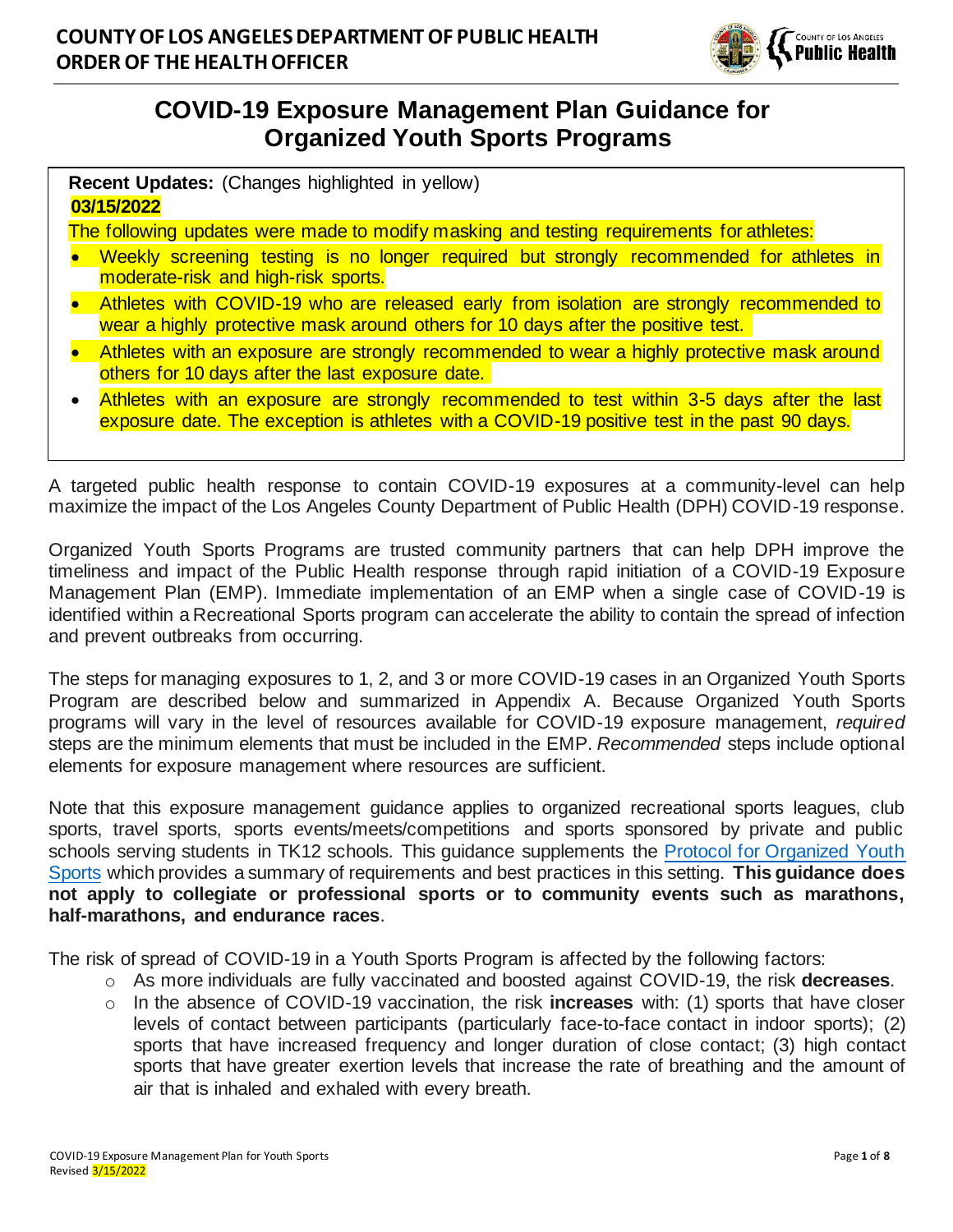

In the guidance that follows, the term "household" is defined as "persons living together as a single living unit" and shall not include institutional group living situations such as dormitories, fraternities, sororities, monasteries, convents, or residential care facilities, nor does it include such commercial living arrangements such as boarding houses, hotels, or motels<sup>1</sup>. The terms "staff" and "employee" are meant to include coaches, employees, support staff, volunteers, interns and trainees, scholars and all other individuals who carry out work at the site or for the recreational sport activity. The terms "players", "participants", "family members", "visitors" or "customers" should be understood to include members of the public and others who are not staff or employees who spend time at the business or site or take part in the activities. The terms "establishment", "site", and "facility" refer to the buildings or grounds at which permitted activities are conducted. "LACDPH" or "Public Health" is the Los Angeles County Department of Public Health.

#### **Exposure Management Planning Prior to Identifying 1 COVID-19 Case**

- ❑ *Required*: A designated COVID-19 Organized Youth Sports Program Compliance Officer (referred to as "Compliance Officer") who is responsible for establishing and enforcing all COVID-19 safety processes and ensuring that all participants receive education about COVID-19. The designated COVID-19 Compliance Officer will serve as a liaison to DPH for sharing information pertinent to controlling spread of COVID-19 in the Organized Youth Sports Program.
- ❑ *Required*: A plan for all participants and staff who (1) have symptoms consistent with COVID-19, (2) are quarantined because of exposures, or (3) are part of an Organized Youth Sports Program with an active public health investigation to have access to testing or be tested for COVID-19.
- ❑ *Recommended*: Routine screening testing is no longer required but **strongly recommended** for athletes in moderate-risk and high-risk sports. If an Organized Youth Sports Programs chooses to implement a screening testing program, athletes that are not fully vaccinated and staff whose vaccine status is not up to date should be prioritized for testing. During multi-county, multi-day competitions, a negative COVID-19 test within 3 days prior to the first game is **strongly recommended** for athletes and staff participating in these events. Programs should use an FDA-authorized viral COVID-19 test, including a Nucleic Acid Amplification Test (NAAT, such as PCR) or an Antigen test, that is collected and performed in a healthcare setting or certified testing site. An FDA-authorized Over-the-Counter test (or at-home test) is acceptable for use in COVID-19 screening testing programs. If the Over-the-Counter test is positive, the individual should be presumed to have COVID-19 and should follow [Home](http://publichealth.lacounty.gov/acd/ncorona2019/covidisolation/)  [Isolation Guidance.](http://publichealth.lacounty.gov/acd/ncorona2019/covidisolation/) **Note:** Weekly screening testing that is required for employees under the California State Health Officer Order may not be self-administered or self-read unless they are observed by the employer or an authorized telehealth proctor.
- ❑ *Recommended*: Organized Youth Sports Programs that choose to implement a symptom screening program are advised to apply DPH guidance on **Decision Pathways** for persons who have not been tested for COVID-19 but screen positive for symptoms prior to or during participation in the Sports Program.

1 Los Angeles County Code, Title 22. §22.14.060 - F. Family definition. (Ord. 2019-0004 § 1, 2019.)

COVID-19 Exposure Management Plan for Youth Sports Page **2** of **8** [https://library.municode.com/ca/los\\_angeles\\_county/codes/code\\_of\\_ordinances?nodeId=TIT22PLZO\\_DIV2DE\\_CH22.14DE\\_22.14.060F](https://library.municode.com/ca/los_angeles_county/codes/code_of_ordinances?nodeId=TIT22PLZO_DIV2DE_CH22.14DE_22.14.060F)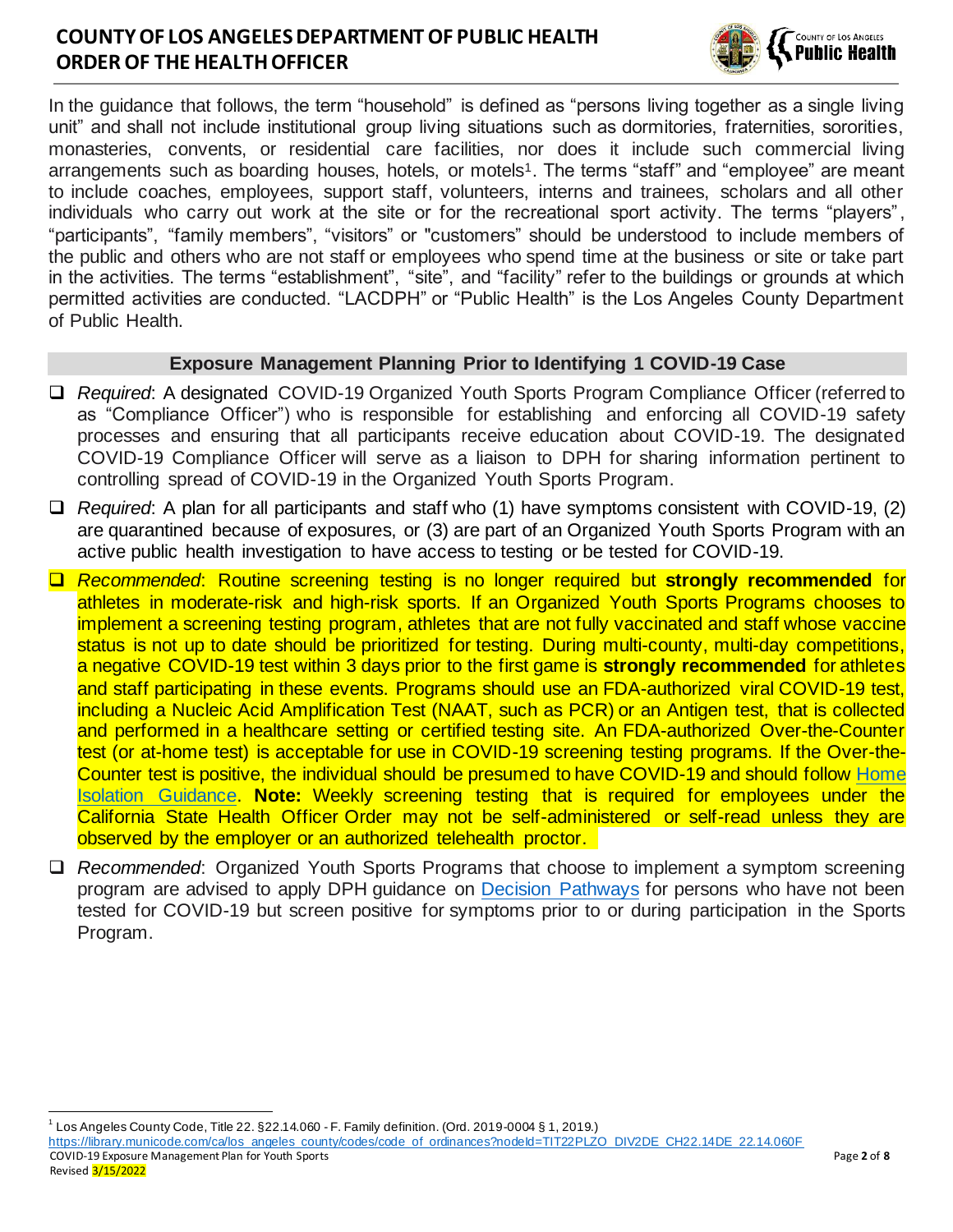

#### **Exposure Management for 1 COVID-19 Case**

- ❑ *Required*: After identifying 1 confirmed COVID-19 case (participant or staff), the Compliance Officer instructs the case to follow Home Isolation Instructions for COVID-19 (ph. lacounty.gov/covidisolation). **NOTE:** A confirmed COVID-19 case is an individual who has a positive COVID-19 test. Refer to sample Youth Sport Program isolation instruction notification (posted on [ph.lacounty.gov/EducationToolkitTK12\)](http://ph.lacounty.gov/acd/ncorona2019/EducationToolkit/tk12/) for a model that can be adapted (see Template #1).
	- o Athletes and staff with COVID-19 can end isolation after Day\* 5 ONLY if all of the following criteria are met: 1. A COVID-19 viral test\*\* collected on Day 5 or later is negative, and 2. No fever for at least 24 hours without the use of fever-reducing medicine, and 3. Other symptoms are improving --or-- Isolation can end after Day 10 if both these criteria are met: 1. No fever for at least 24 hours without the use of fever-reducing medicine, and 2. Other symptoms are not present or are improving. \*For symptomatic athletes and staff, Day 0 is the first day of symptoms; Day 1 is the first full day after symptoms develop. For asymptomatic athletes and staff, Day 0 is the day the first positive test was collected; Day 1 is the first full day after the positive test was collected. \*\*The test must be an FDA authorized viral test (e.g., PCR or Antigen test, including at-home tests). An antigen test is preferred for testing out of isolation.
	- Regardless of when isolation ends, athletes with COVID-19 are strongly recommended to wear a [highly protective mask](http://publichealth.lacounty.gov/acd/ncorona2019/masks/#kindofmask) around others, except when eating or drinking, for 10 days after the positive test. Staff with COVID-19 are **required** to wear a [highly protective mask](http://publichealth.lacounty.gov/acd/ncorona2019/masks/#kindofmask) in the workplace around others, except when eating or drinking, for 10 days after the positive test. See phlacounty.gov/masks for more information.
	- o NOTE**:** For staff, per Cal/OSHA COVID-19 Prevention [Emergency Temporary Standards](https://www.dir.ca.gov/dosh/coronavirus/ETS.html) (ETS), testing that is required for employees must be provided by the employer free of charge and during work hours; these tests may not be self-administered or self-read unless they are observed by the employer or an authorized telehealth proctor. Additionally, staff may request masks and respirators from their employer at no cost to staff. See Wear a Mask and Know your [Rights](http://www.publichealth.lacounty.gov/media/Coronavirus/docs/business/UpgradeMaskRequirement.pdf) for more information.
- □ *Required*: The Compliance Officer works to identify all individuals or all groups in the Organized Youth Sports Program who have had an exposure to the confirmed positive case in the Youth Sports Program during their infectious period (Close Contacts). Youth Sports Programs have the option of conducting "group tracing" to identify groups with an indoor exposure (see description in the [TK-12](http://publichealth.lacounty.gov/media/Coronavirus/docs/protocols/ExposureManagementPlan_K12Schools.pdf)  [Exposure Management Plan\)](http://publichealth.lacounty.gov/media/Coronavirus/docs/protocols/ExposureManagementPlan_K12Schools.pdf).
	- $\circ$  A case is considered to be infectious from 2 days before their symptom onset date until the time they are no longer required to be isolated (i.e., no fever for at least 24 hours, without the use of medicine that reduce fevers AND other symptoms have improved AND at least 10 days have passed since illness onset date). A person with a positive COVID-19 test but no symptoms is considered infectious from 2 days before their test was taken until 10 days after their test.
	- o Close Contact: An **individual** is considered to have been exposed to a case during the infectious period if at least one of the following criteria are met: (1) being within 6 feet of the infected person for 15 minutes or more over a 24-hour period; Having had unprotected contact with the infected person's body fluids and/or secretions of a person with confirmed COVID-19 (i.e., being coughed or sneezed on, sharing utensils or saliva, or providing care without using appropriate protective equipment). A **group** is considered to have been exposed to a case during the infectious period if they shared the same indoor airspace with the infected person for 15 minutes or more over a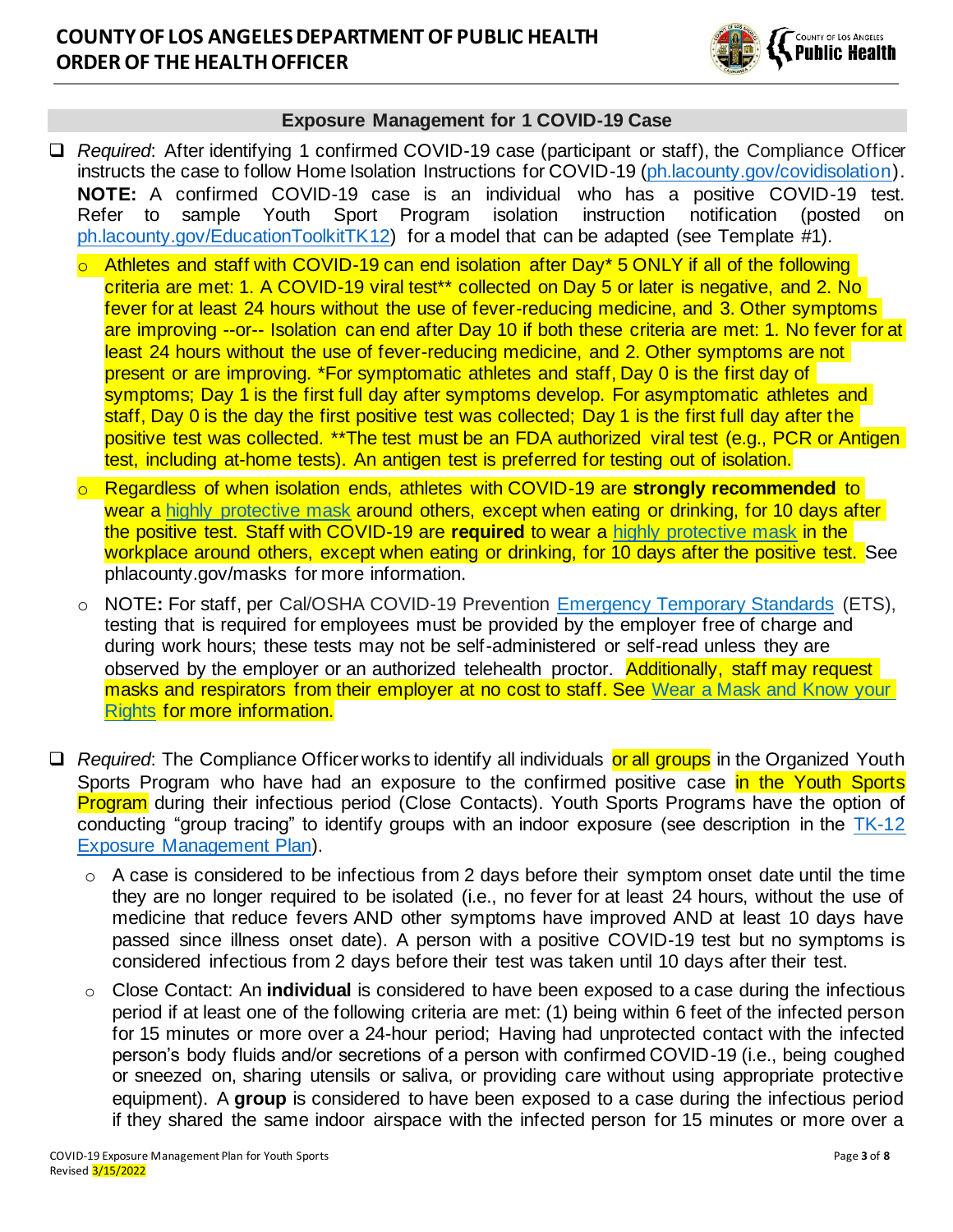

24-hour period.

- ❑ *Required:* The Compliance Officer is required to report the following to Public Health: (1) staff and participants with confirmed COVID-19 who were in an Organized Youth Sports Program(s) at any point within the 14 days prior to the illness onset date.
- □ *Required:* Secure online reporting is the preferred method for notifying DPH of COVID-19 cases and can be done on a computer or mobile device with access to the secure web application: [http://www.redcap.link/lacdph.educationsector.covidreport.](http://www.redcap.link/lacdph.educationsector.covidreport) If online reporting is not possible, reporting can be done manually by downloading and completing the [COVID-19 Case and](http://publichealth.lacounty.gov/acd/Diseases/EpiForms/COVID_OBlinelist_Education_Sector.xlsm)  [Contact Line List for the Education Sector](http://publichealth.lacounty.gov/acd/Diseases/EpiForms/COVID_OBlinelist_Education_Sector.xlsm) and sending it to [ACDC-Education@ph.lacounty.gov.](mailto:ACDC-Education@ph.lacounty.gov) All case notifications should be submitted within 1 business day of being notified of the case.
- ❑ *Required*: All persons with a known exposure (identified through individual contact tracing) or groups with a potential exposure (identified through group tracing) to a COVID-19 positive case in an Organized Youth Sports Program are notified by the Compliance Officer of the exposure. The communication should be accompanied with a copy of the Public Health Emergency [Quarantine](http://publichealth.lacounty.gov/media/Coronavirus/docs/HOO/HOO_Coronavirus_Blanket_Quarantine.pdf)  [Order.](http://publichealth.lacounty.gov/media/Coronavirus/docs/HOO/HOO_Coronavirus_Blanket_Quarantine.pdf) Refer to sample Youth Sport Program individual exposure notification letter (posted on [ph.lacounty.gov/EducationToolkitTK12\)](http://ph.lacounty.gov/acd/ncorona2019/EducationToolkit/tk12/) for a model that can be adapted (see Template #2 for individual contact tracing and Template #3 for group tracing).

#### Action for close contacts who are required to quarantine<sup>\*</sup>

- o The following close contacts are required to quarantine:
	- o Athletes and staff**\*\*** who are not [fully vaccinated](http://publichealth.lacounty.gov/acd/ncorona2019/vaccine/fullyvaccinated/)
	- o Staff who are fully vaccinated but not boosted, if eligible<sup>\*\*</sup>

**\***Asymptomatic athletes and staff who were previously infected with SARS-CoV-2 within the last 90 days are not required to quarantine and exempt from testing, regardless of vaccination status.

**\*\***Asymptomatic fully vaccinated staff who are close contacts and not boosted (if eligible) may remain at the worksite (Youth Sport Program) during the quarantine period, however they are required to test once within 3-5 days after the last exposure date. Requirement to quarantine continues to apply to all settings other than employee worksite. This guidance is outlined in Cal/OSHA COVID-19 Prevention [Emergency Temporary Standards](https://www.dir.ca.gov/dosh/coronavirus/ETS.html) (ETS).

NOTE: For schools with Youth Sports Programs that offer a modified quarantine option, athletes who are not fully vaccinated and had a mask-on-mask exposure at school may remain in school and take part in all school activities, including sports and extracurricular activities, if they do not have symptoms (with strong recommendations for these athletes to mask and test). When not at school, they must quarantine at home.

- o Close contacts who are required to quarantine must self-quarantine (stay in their home or another residence, separate from others) and monitor for symptoms as outlined in [Quarantine](http://publichealth.lacounty.gov/acd/ncorona2019/covidquarantine/)  [and Other Instructions for Close Contacts.](http://publichealth.lacounty.gov/acd/ncorona2019/covidquarantine/) As long as symptoms of COVID-19 are not present, they may end quarantine either:
	- **After 10 full days have passed from their last known contact to the infectious case (as defined** above). Activities may resume starting on Day 11 provided they are asymptomatic; OR
- COVID-19 Exposure Management Plan for Youth Sports Page **4** of **8** ■ After 5 full days have passed from their last known contact to the infectious case if they have a negative viral test result from a specimen collected on Day 5 from the date of last exposure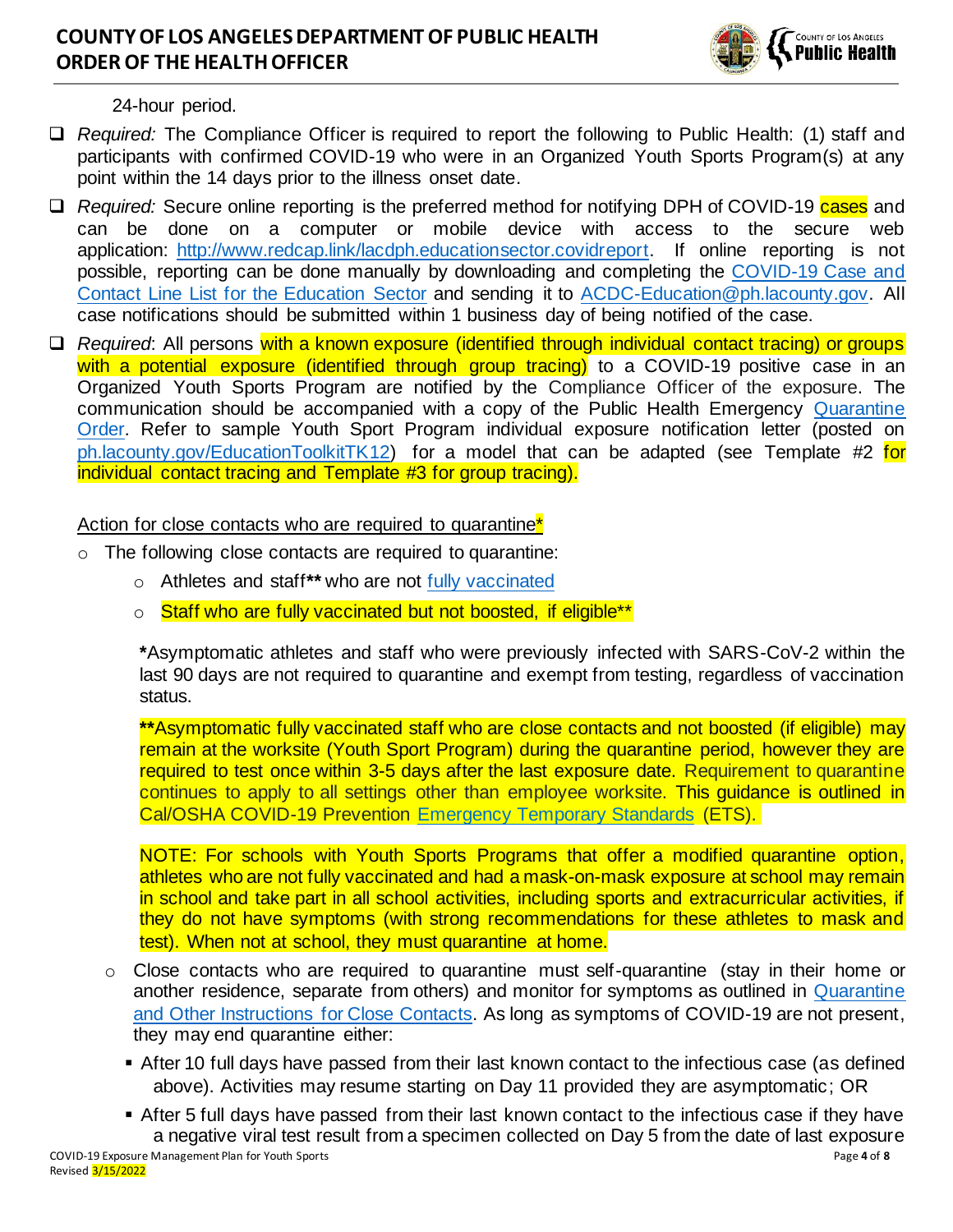

to the case. Activities may resume starting on Day 6. The test must be an FDA-authorized viral COVID-19 test (e.g., NAAT or Antigen test including at-home tests). If the test is positive, follow Home Isolation Instructions for COVID-19 [\(ph.lacounty.gov/covidisolation\).](http://publichealth.lacounty.gov/acd/ncorona2019/covidisolation/)

- **NOTE:** For staff, per Cal/OSHA COVID-19 Prevention [Emergency Temporary](https://www.dir.ca.gov/dosh/coronavirus/ETS.html)  [Standards](https://www.dir.ca.gov/dosh/coronavirus/ETS.html) (ETS), testing that is required for employees must be provided by the employer free of charge and during work hours; these tests may not be self-administered or self-read unless they are observed by the employer or an authorized telehealth proctor.
- **E** Regardless of when quarantine ends, athlete close contacts must continue to monitor their health and are **strongly recommended** to wear a [highly protective mask](http://publichealth.lacounty.gov/acd/ncorona2019/masks/#kindofmask) around others, except when eating or drinking, for 10 days after the last date of exposure. Staff close contacts are **required** to wear a highly protective mask in the workplace around others, except when eating or drinking, for 10 days after the last date of exposure. See ph.lacounty.gov/masks for more information. Staff may request masks and respirators from their employer at no cost to staff. See [Wear a Mask and Know your Rights](http://www.publichealth.lacounty.gov/media/Coronavirus/docs/business/UpgradeMaskRequirement.pdf) for more information. If symptoms develop, test using an FDA-authorized viral COVID-19 test and stay home. If the test is positive, follow Home Isolation Instructions for COVID-19 [\(ph.lacounty.gov/covidisolation\).](http://publichealth.lacounty.gov/acd/ncorona2019/covidisolation/)

#### Action for close contacts who are not required to quarantine**\***

- $\circ$  The following close contacts are not required to quarantine provided they remain asymptomatic:
	- **E** Athletes who are [fully vaccinated](http://publichealth.lacounty.gov/acd/ncorona2019/vaccine/fullyvaccinated/)
	- **EXT** Staff who are [fully vaccinated](http://publichealth.lacounty.gov/acd/ncorona2019/vaccine/fullyvaccinated/) and not eligible for a booster
	- **EXTERF** Staff who are [fully vaccinated](http://publichealth.lacounty.gov/acd/ncorona2019/vaccine/fullyvaccinated/) and boosted, if eligible

**\***Asymptomatic athletes and staff who were previously infected with SARS-CoV-2 within the last 90 days are not required to quarantine and exempt from testing, regardless of vaccination status.

- o Close contacts who are not required to quarantine may remain in the Youth Sports Program provided they monitor for symptoms. It is **strongly recommended** that they wear a [highly](http://publichealth.lacounty.gov/acd/ncorona2019/masks/#kindofmask)  [protective mask](http://publichealth.lacounty.gov/acd/ncorona2019/masks/#kindofmask) around others, except when eating or drinking, for 10 days after the last date of exposure. Staff close contacts are **required** to wear a [highly protective mask](http://publichealth.lacounty.gov/acd/ncorona2019/masks/#kindofmask) in the workplace around others, except when eating or drinking, for 10 days after the last date of exposure. Staff may request masks and respirators from their employer at no cost to staff. See [Wear a Mask and Know your Rights](http://www.publichealth.lacounty.gov/media/Coronavirus/docs/business/UpgradeMaskRequirement.pdf) for more information. If symptoms develop, test using an FDA-authorized viral COVID-19 test and stay home. If the test is positive, follow Home Isolation Instructions for COVID-19 [\(ph.lacounty.gov/covidisolation\).](http://publichealth.lacounty.gov/acd/ncorona2019/covidisolation/)
- $\circ$  If testing resources are available, close contacts who are not required to quarantine can be tested with an FDA-authorized viral COVID-19 test (e.g., PCR or Antigen test, including athome tests) at least once during the 10-day period after the last date of exposure. **Note:** Exposed staff who are fully vaccinated and not boosted (if eligible) are required to test between Days 3 and 5 of their last exposure to remain at the worksite. Per Cal/OSHA COVID-19 Prevention [Emergency Temporary Standards](https://www.dir.ca.gov/dosh/coronavirus/ETS.html) (ETS), testing that is required for employees to return to work must be provided by the employer free of charge and during work hours; these tests may not be self-administered or self-read unless they are observed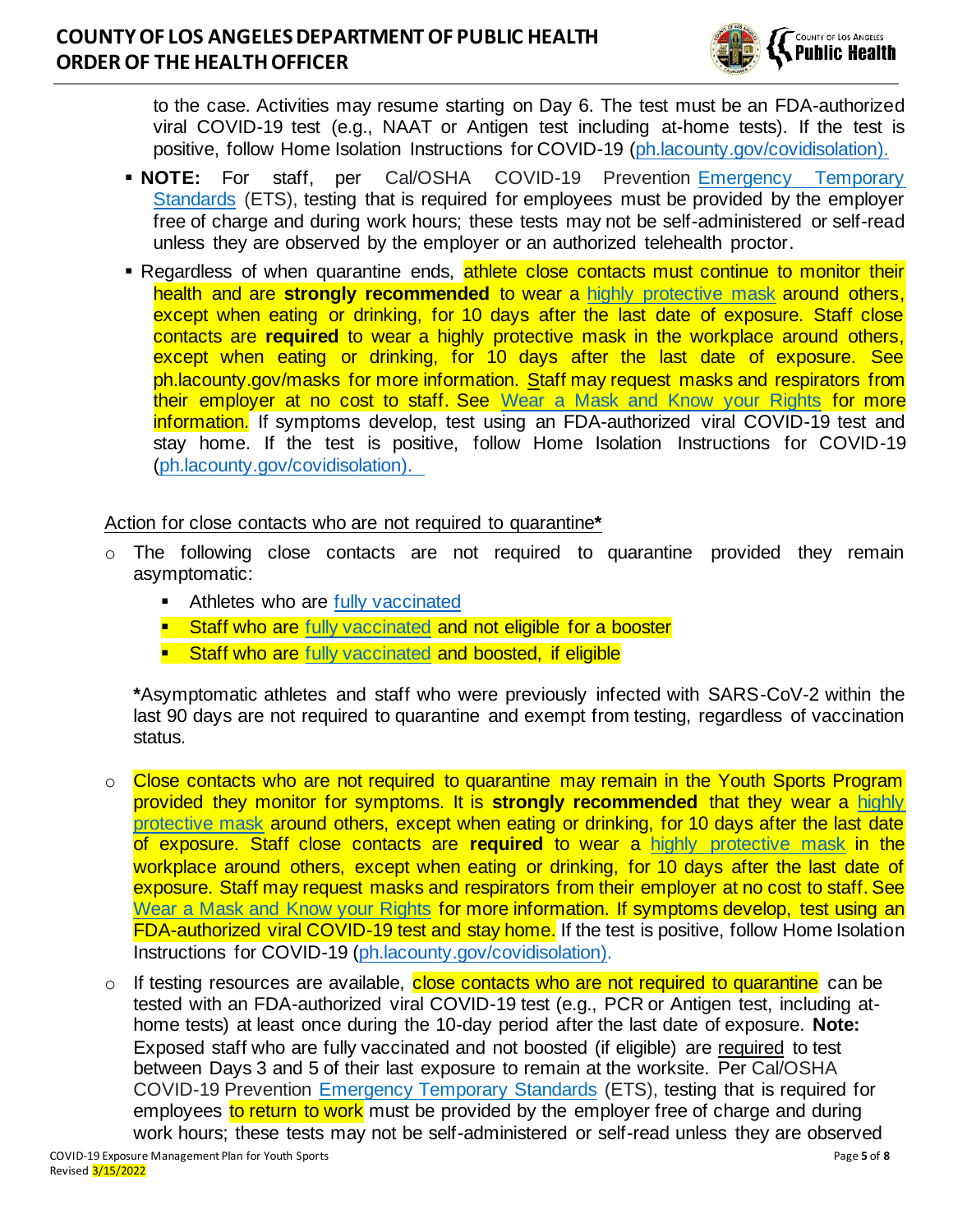

by the employer or an authorized telehealth proctor. See Cal-OSHA [Testing FAQs](https://www.dir.ca.gov/dosh/coronavirus/covid19faqs.html#testing) to learn more.

- ❑ *Required:* Youth Sports Programs are required to have a plan to facilitate COVID-19 response testing for persons with an exposure in the Youth Sports Program. Participants and staff who are tested must inform the Youth Sports Program of the test results. Testing resources include: Employee Health Services or Occupational Health Services, Student Health Center, Personal Healthcare Providers, LA City and County Testing Sites: [covid19.lacounty.gov/testing,](https://covid19.lacounty.gov/testing/) and [Community-Based Testing Sites](https://www.hhs.gov/coronavirus/community-based-testing-sites/index.html) (local health centers and pharmacies). Individuals who need assistance finding a medical provider can call the LA County Information line 2-1-1, which is available 24/7.
- ❑ *Required:* Employees with an exposure should follow guidance outlined in Cal/OSHA COVID-19 Prevention [Emergency Temporary Standards](https://www.dir.ca.gov/dosh/coronavirus/ETS.html) **Isolation and Quarantine section**. However, if an employee's quarantine period ends before they meet Cal/OSHA's criteria for return-to-work, they may return to the Worksite(s) as soon as they have cleared quarantine per the Health Officer Quarantine Order. A summary of requirements is provided in the Public Health guidance document on Responding to COVID-19 in the Workplace. Per Cal/OSHA ETS, testing that is required foremployees must be provided by the employer free of charge and during work hours; these tests may not be selfadministered or self-read unless they are observed by the employer or an authorized telehealth proctor.
- ❑ *Required*: If an individual with confirmed COVID-19 participated during their infectious period in any games, tournaments, or other Organized Youth Sports Program-related activities involving other teams, the Compliance Officer must notify the opposing team(s) of potential exposure. Refer to sample Youth Sport Program opposing team notification letter (posted on [ph.lacounty.gov/EducationToolkitTK12\)](http://ph.lacounty.gov/acd/ncorona2019/EducationToolkit/tk12/) for a model that can be adapted (see Template  $\#\frac{1}{4}$ ).
- □ *Required*: Compliance Officers for all affected teams must work collaboratively to notify any individuals or groups who meet the criteria for having been exposed.
- ❑ *Recommended*: The Compliance Officer will determine whether additional notification is needed to inform the wider program community about the exposure and precautions being taken to prevent spread of COVID-19. Refer to sample Youth Sports Program general notification letter (posted on [ph.lacounty.gov/EducationToolkitTK12\)](http://ph.lacounty.gov/acd/ncorona2019/EducationToolkit/tk12/) for a model that can be adapted (see Template  $#5$ ).
- ❑ *Recommended*: It is **strongly recommended** that all team members participating on the same team as a confirmed case are test weekly for 2 weeks from the last date that the case was present on the team while infectious, regardless of vaccination or exposure status.

#### **Exposure Management for 2 COVID-19 Cases within a 14-day Period**

- ❑ *Required:* After identifying 2 confirmed cases (participants and staff) within a 14-day period, the Organized Youth Sports Program follows the *required* steps for 1 confirmed case.
- ❑ *Recommended*: The Compliance Officer consults with Public Health to determine whether the 2 cases are epidemiologically linked, meaning that the two affected individuals in the Organized Youth Sports Program were both present at some point in the same setting during the same time period while either or both were infectious.
	- Determination of epidemiological links between cases may require further investigation to assess exposure history and identify all possible locations and persons that may have been exposed to the case while infectious in an Organized Youth Sports Program. **NOTE:** Epidemiologically linked cases include persons in an Organized Youth Sports Program with identifiable connections to each other (i.e., on the same team, sharing physical space like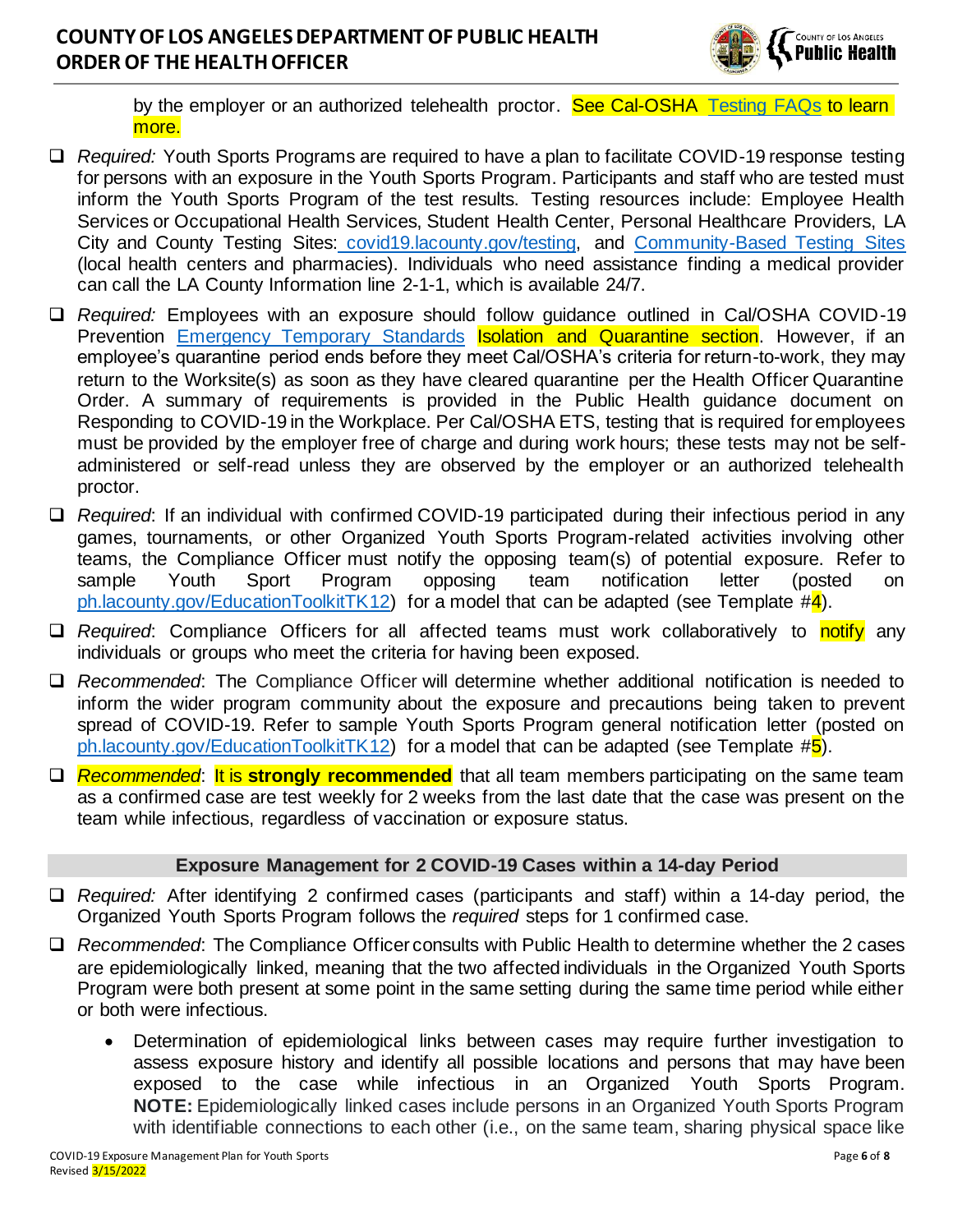

a locker room or car, attending a social gathering together), indicating a higher likelihood of linked spread of disease in the Organized Youth Sports Program rather than sporadic transmission from the broader community.

#### **Exposure Management for ≥ 3 COVID-19 Cases within a 14-day Period**

- ❑ *Required:* If the Organized Youth Sports Program identifies a cluster of 3 or more confirmed cases (participants and/or staff) within a 14-day period, the Organized Youth Sports Program should proceed with the following steps:
	- Report the cluster immediately to DPH. Secure online reporting is the preferred method for notifying DPH and can be done on a computer or mobile device with access to the secure web application: [http://www.redcap.link/lacdph.educationsector.covidreport.](http://www.redcap.link/lacdph.educationsector.covidreport) If online reporting is not possible, reporting can be done manually by downloading and completing the [COVID-19](http://publichealth.lacounty.gov/acd/Diseases/EpiForms/COVID_OBlinelist_Education_Sector.xlsm)  [Case and Contact Line List for the Education Sector](http://publichealth.lacounty.gov/acd/Diseases/EpiForms/COVID_OBlinelist_Education_Sector.xlsm) and send to [ACDC-](mailto:ACDC-Education@ph.lacounty.gov)[Education@ph.lacounty.gov.](mailto:ACDC-Education@ph.lacounty.gov)
	- Outbreak Criteria for the Education Sector: At least 3 confirmed cases with symptomatic or asymptomatic COVID-19 within a 14-day period among members of an Organized Youth Sports Program who are epidemiologically linked, do not share a household, and are not a close contact of each other outside of the educational or youth program site. Epidemiological links require the infected persons to have been present at some point in the same setting during the same time period while infectious.
	- If outbreak criteria are met and DPH recommends an outbreak response, DPH will notify the Compliance Officer that an outbreak investigation has been activated and a Public Health Investigator will communicate directly with the Compliance Officer to coordinate the outbreak response.
	- **Youth Sports Programs with an outbreak of 4 or more epidemiologically linked cases over a 14-day period are required to suspend activities for 7 days.** Individual conditioning and skill building may continue during the suspension period as long as everyone on the team complies fully with any individual isolation or quarantine orders that apply. False positive test submissions from a Youth Sports Program with an active outbreak will not be accepted during an outbreak investigation.